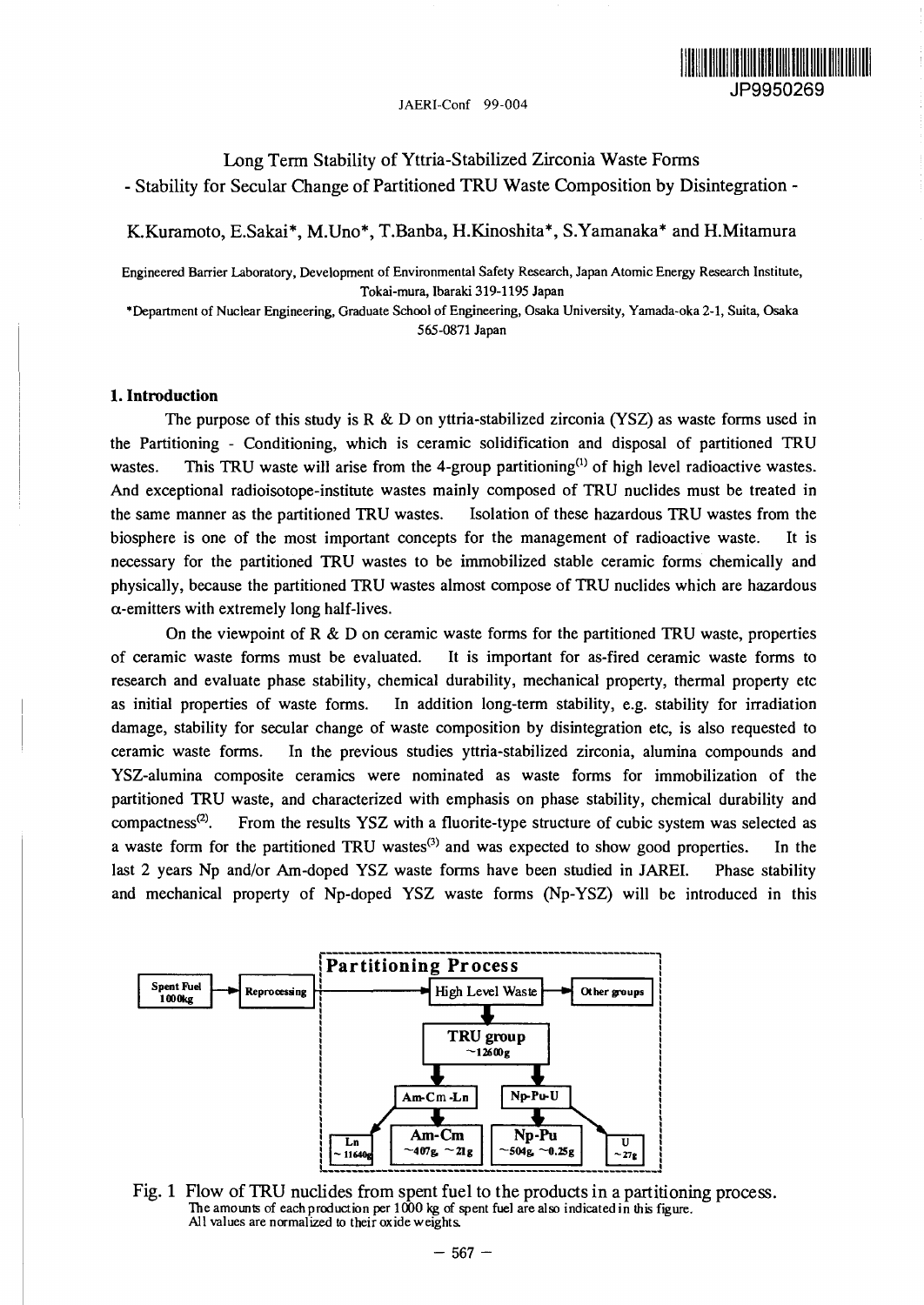symposium $(4)$ . . In addition, chemical durability of Np-YSZ is under evaluation. Stability for irradiation damage of <sup>244</sup>Cm-doped YSZ waste forms, the most important term in long term stability, is now under consideration.

In this study the stability of YSZ waste forms for secular change of partitioned TRU waste composition by disintegration, one of important terms in long-term stability, is the special concern. It must be investigated and evaluated that the fluorite-type structure can be formed in YSZ waste forms with Pb and Bi, final daughters of TRU nuclides, because Zr oxide can't form solid solution in the wide range with these elements<sup> $(5)$ </sup>. . In addition quantitative understanding of effect of secular changes on the other properties, such as chemical durability, mechanical property and so on, is necessary for long-term safety assessment of final disposal.

In this study designed amount of wastes and YSZ powder were mixed and sintered. These waste forms were submitted to tests of phase stability, chemical durability, mechanical property and compactness. The results were compared with those of the "initial" YSZ waste forms, nonradioactive Ce and/or Nd doped YSZ samples and glass and Synroc waste forms.

### **2. Secular change of the partitioned TRU waste**

Figure 1 shows a flow of TRU nuclides arising from reprocessing + partitioning process. Large amounts of Pu and U will be removed form high level liquid waste in a reprocessing process<sup>(6)</sup>, and the waste will be partitioned to 4 groups; "TRU" group, "Sr-Cs" group, "Tc-platinum group metals" group and "the other" group. The TRU group will be separated to different 2 fraction; one is Np-Pu fraction contaminated by small amount of U and the other is Am-Cm fraction including lanthanide elements. And then U and lanthanide elements are removed from Np-Pu and Am-Cm fractions, respectively. In this case about 900 g of oxides of Np-Pu and Am-Cm fractions takes place from 1000 kg of spent fuel.

There are 4 regions in the partitioned TRU waste composition from Np-Pu and Am-Cm fractions by secular change as shown in Fig. 1. Where these compositions were calculated with reference to ORIGEN2 code<sup>(7)</sup>, half lives and disintegration mechanism of the data base<sup>(8)</sup> . In



Fig. 2 Secular change of partitioned TRU waste composition ("Np-Pu" + "Am-Cm" fraction) by disintegration.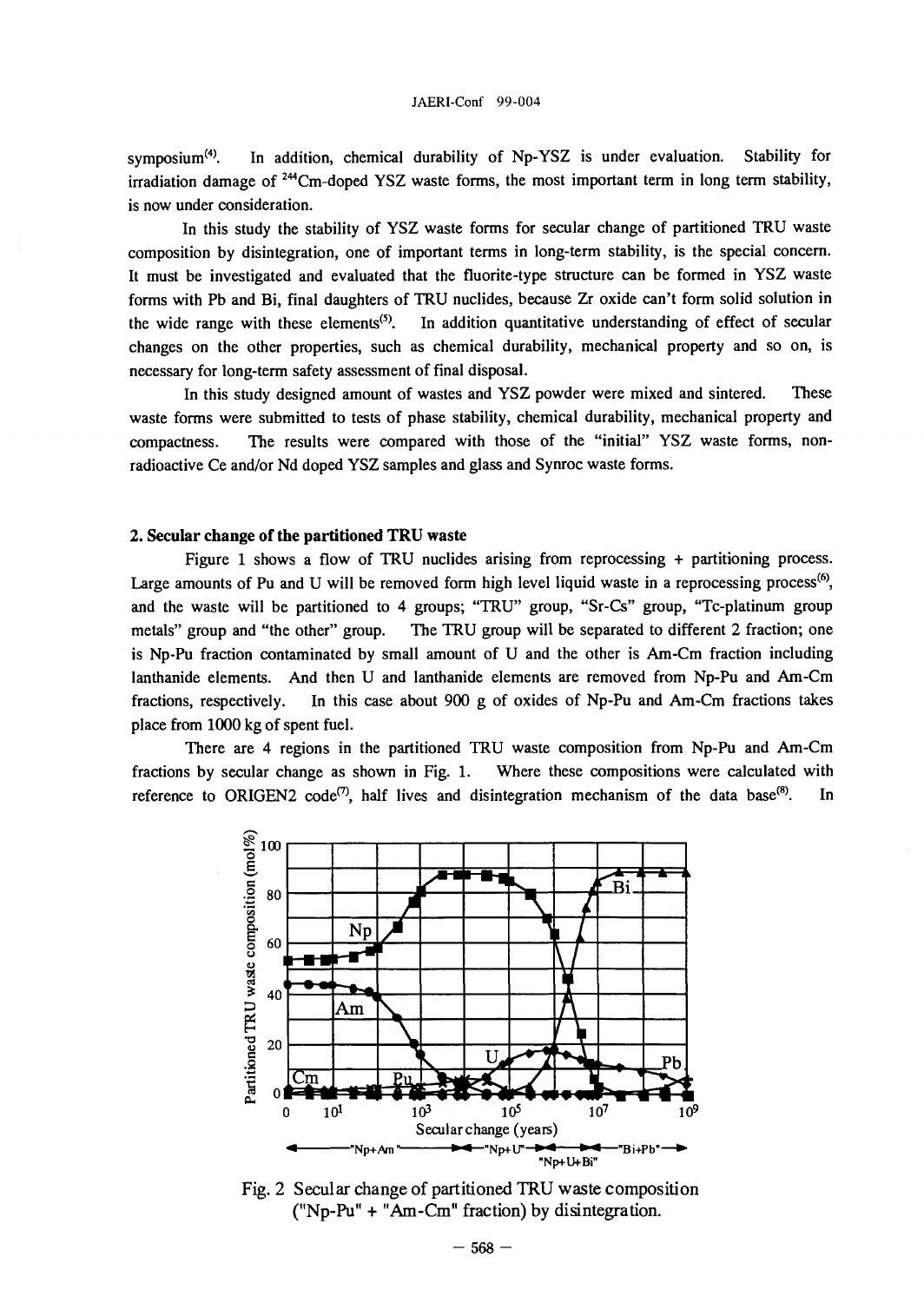general, the "4N+1" series of TRU nuclides including  $241$ Am,  $237$ Np etc disintegrate and turn to nonradioactive <sup>207</sup>Bi, and the nuclides of other series turn to nonradioactive Pb. The first region is that only Np and Am are included in the waste illustrated by the mark "Np+Am" in Fig. 2 (0 -  $10^4$ years). The initial composition of the partitioned TRU waste is indicated as "0 year" of secular change, where contents of Np and Am are 53.4 mol% and 43.8 mol%, respectively. Content of Am decreases and that of Np increases by disintegration in this region. The second is the region mainly composed of Np and U as shown by the mark "Np+U" in Fig. 2  $(10^4$ - $10^5$ In this region full amount of <sup>243</sup>Am, <sup>242m</sup>Am, <sup>244</sup>Cm and small amount of <sup>237</sup>Np disintegrate and turn to <sup>235</sup>U, <sup>234</sup>U, <sup>236</sup>U an  $233$ U, respectively, therefore the amount of total U increases. The third is of Np, U and Bi (the mark "Np+U+Bi",  $10^5$ -10<sup>7</sup> years). Almost of <sup>237</sup>Np disintegrates and turns to <sup>207</sup>Bi, and the amount of U with longer half lives than  $^{237}$ Np decreases little by little. And the fourth is of almost nonradioactive <sup>207</sup>Bi and Pb (the mark "Bi+Pb", over 10<sup>7</sup> years). In this study YSZ waste forms including wastes with various compositions corresponding to the "Np+Am", "Np+U" and "Np+U+Bi" regions were researched.

# **3. Experimental procedure**

Compositions of YSZ waste forms examined in this study are listed in Table 1. Contents of the partitioned TRU wastes included in YSZ waste forms are limited to 10 mol% to avoid extreme external exposure. Cerium and a part of Am were used as substitutes of Cm and U, respectively. Commercial powder of YSZ (TZ-8Y; Tosoh Co.Ltd) and the designed amount of waste components were mixed, calcined at 900 °C for 2 hrs and crushed in a zirconia ball mill with ethanol. After that these powders were pelletized using a uniaxial hand press and sintered at 1500 °C for 80 hrs in the stream of air.

| Sample                                                                                   |                              | $\overline{2}$               | 3                            | 4                            | 5                            | 6                            |                              |
|------------------------------------------------------------------------------------------|------------------------------|------------------------------|------------------------------|------------------------------|------------------------------|------------------------------|------------------------------|
| Region                                                                                   | Initial                      | Np+Am                        |                              | $Np+U$                       | Np+U+Bi                      |                              |                              |
| Waste<br>AmO <sub>15</sub><br>NpO <sub>2</sub><br>CeO <sub>2</sub><br>BiO <sub>1.5</sub> | 4.59<br>5.41<br>0.00<br>0.00 | 2.02<br>7.98<br>0.00<br>0.00 | 0.80<br>9.20<br>0.00<br>0.00 | 0.00<br>7.98<br>1.68<br>0.34 | 0.00<br>6.35<br>1.74<br>1.91 | 0.00<br>4.60<br>1.60<br>3.80 | 0.00<br>2.40<br>1.42<br>6.18 |
| Matrix<br>2rO <sub>2</sub><br>$YO_{1.5}$                                                 | 77.13<br>12.87               | 77.13<br>12.87               | 77.13<br>12.87               | 77.13<br>12.87               | 77.13<br>12.87               | 77.13<br>12.87               | 77.13<br>12.87               |
| Secular change<br>(years)                                                                | $\bf{0}$                     | 70                           | 3 X10 <sup>3</sup>           | 3 X10 <sup>5</sup>           | 1 X10 <sup>6</sup>           | 2 X10 <sup>6</sup>           | $4 \times 10^6$              |

Table 1 Composition of yttria-stabilized zirconia waste forms, in mol%\*

\* Compositions of each constituent indicate the contents of each cation to total cations in mol%.

For evaluation of phase stability, crystalline phases formed in YSZ waste forms were identified by XRD method using crushed powder specimens. Lattice parameters of fluorite-type structure were calculated by Nelson-Riley method<sup>(9)</sup> using positions of peaks depending on fluoritetype structure. Volume change  $(\Delta V, in \%)$  of YSZ waste forms with various composition of wastes were evaluated by the equation (1). Where,  $a_0$  is a lattice parameter, length of unit cell of fluoritetype structure, of the initial Np+Am-doped YSZ waste form (sample No.1) in nm and  $a_i$  is that of each YSZ waste form in nm. Mechanical properties of Vicker's hardness (Hv; GPa), Young's modulus (E; GPa) and fracture toughness  $(K_{\text{IC}}; MPam^{1/2})$  of YSZ waste forms were measured using a micro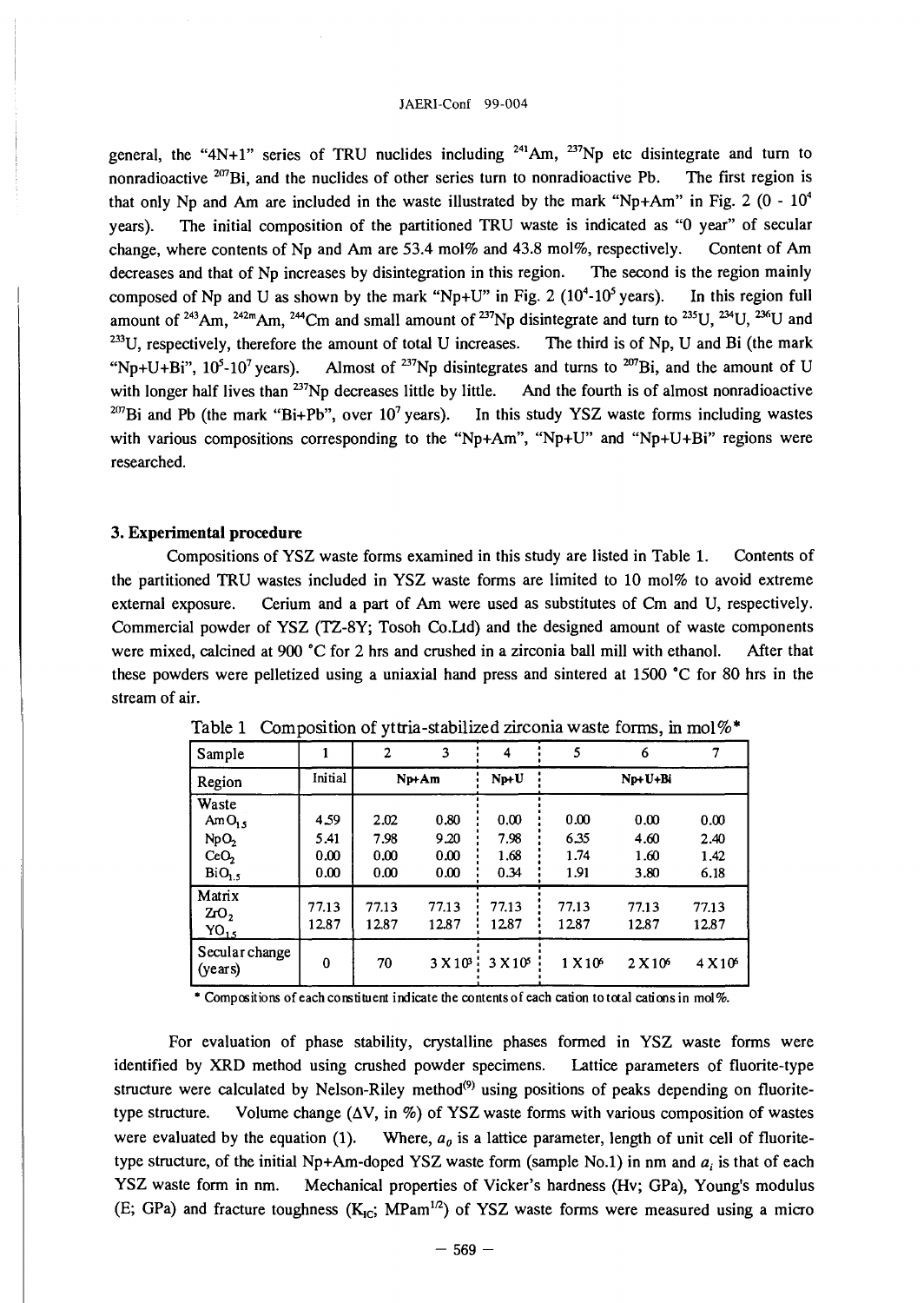$$
\Delta V = (a_i / a_0)^3 \tag{1}
$$

$$
Hv = 0.464 \cdot N / Vi_t^2
$$
 (2) (10)

$$
E = 0.45 \cdot Hv / (0.143 - Kn_2 / Kn_1)
$$
 (3) (11)

$$
K_{\text{IC}} = 0.026 \cdot \sqrt{E} \cdot \sqrt{N} \cdot V_{i_1} \cdot V_{i_2} \cdot L5 \tag{4}
$$

$$
d_{rela.} = d_{app.} / d_{thro.} \tag{5}
$$

$$
d_{app.} = W_1 / (W_1 - W_2)
$$
 (6)

hardness testing machine with Vickers and Knoop indenters. Specimens used in mechanical property evaluation were cut off into pellets of 3 mm in diameter by a core drill, mounted in an acrylic holder and polished by sandpapers and diamond paste up to 1  $\mu$ m. Hv, E and K<sub>1C</sub> were measured by the equations of (2), (3) and (4). Where,  $Vi_1$ ,  $Vi_2$ ,  $Kn_1$  and  $Kn_2$  are lengths illustrated in Fig. 3 in meter, and N is weight loaded to indentators in N. Densities of YSZ waste forms were measured by the water displacement method using pellet specimens to evaluate compactness of YSZ waste forms by the equations of (5) and (6). Where,  $d_{\text{app}}$  is apparent density in  $g/cm^3$ ,  $W_1$  and  $W_2$  are weights of specimens in air and in water, respectively. And  $d_{rela}$  is a relative density in % and  $d_{theo}$  is a theoretical density calculated from  $a_i$  and weight of unit cell of fluorite-type structure of each sample in  $g/cm<sup>3</sup>$ .



Fig. 3 Measurement of Vicker's and Knoop indentaions.

These properties were compared with the initial Np+Am-doped YSZ waste form to evaluate stability for secular change of the partitioned TRU waste composition by disintegration. In addition comparisons with Np-YSZ, Ce (nonradioactive)- and/or Nd (nonradioactive)- doped YSZ samples, and with other waste forms were attempted.

# **4. Results and Discussions**

# 4.1 Phase stability

Figure 4 shows XRD patterns of the initial Np+Am-doped YSZ waste form (sample No. 1) and a Np+U+Bi-doped YSZ waste form (sample No. 7). In each pattern 9 peaks appear in the region of 20 to 100 degrees of 29. These peaks are evidence for the formation of fluorite-type structure in these YSZ waste forms. XRD patterns of the other 5 YSZ waste forms also indicated 9 peaks in the same region however peak positions slightly shifted because of difference of waste composition of these samples. Crystalline phases formation mainly composed of Bi were considerable because Zr oxide would not react with Bi and not form a solid solution in the wide range as mentioned before, but in this study the phases mainly composed of Bi could not be identified. From the results of XRD measurement, only fluorite-type structure could be identified in all YSZ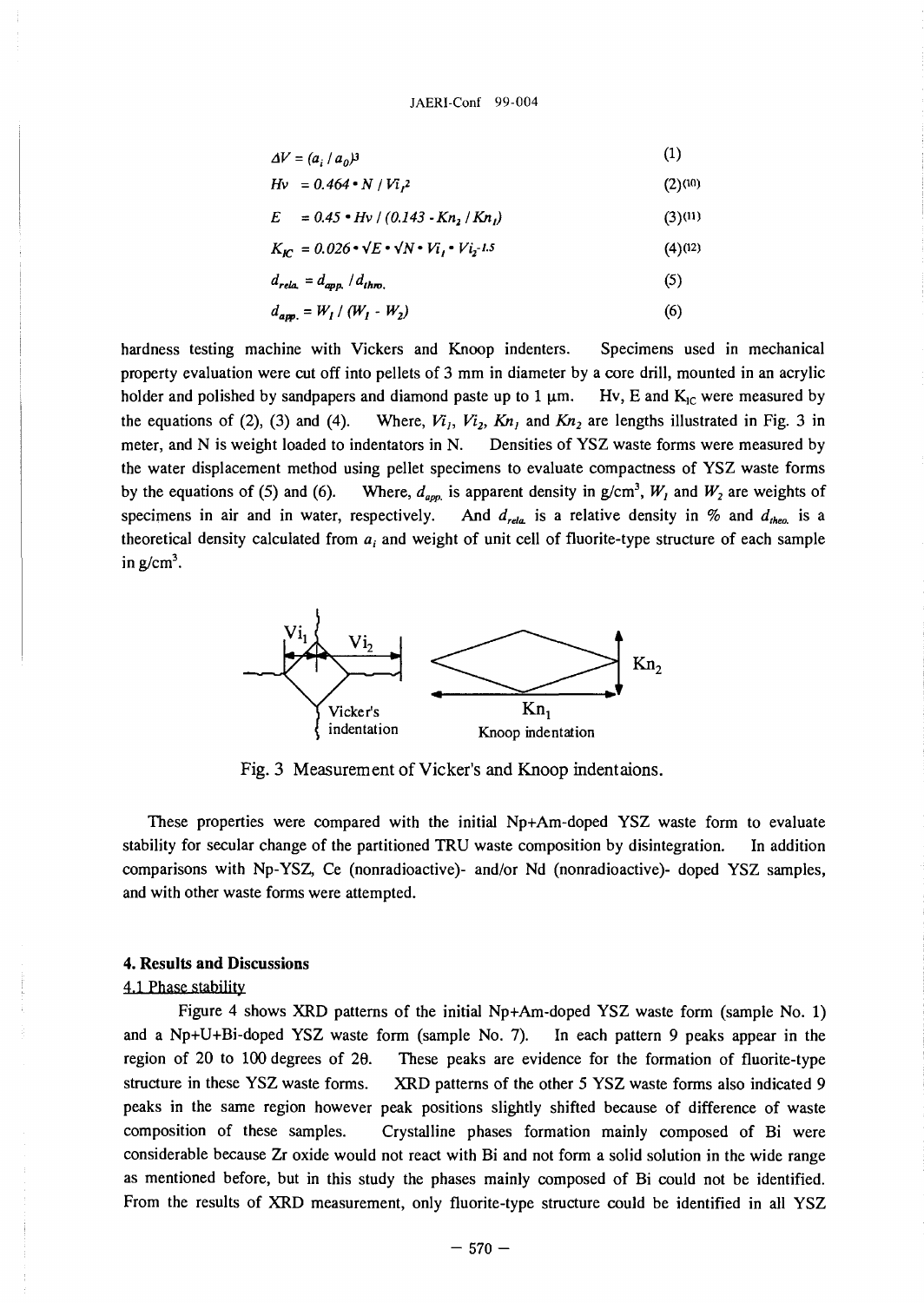

Fig. 4 XRD patterns of the initial Np+Am-doped YSZ waste form and a "Np+U+Bi"-doped YSZ waste form (sample No.7).

waste forms measured in this study. This means that the fluorite-type structure is stable for the secular change of the partitioned TRU waste composition by disintegration and that YSZ waste forms evaluated in this study is also good for phase stability. Neptunium-YS $Z^{(4)}$  and non-radioactive Ce and/or Nd-doped YSZ waste forms<sup>(2)</sup> also show excellent phase stability.

For the volume change of YSZ waste form calculated using lattice parameters of fluorite-type structure, the results are shown in Fig. 5. The volume increased with the increase of Np content in wastes composition in the region of the "Np+Am". Maximum value of volume increase was 0.8 % in the region of "Np+U", corresponding to several  $10<sup>5</sup>$  yrs, and after that the volume decreased slowly. In general, volume change may lead to the chinks or the increase of internal pressure in waste forms disposed in deep underground. The chinks will cause the increase of contact probability with underground water. Waste forms, canisters and other engineered barrier materials might be destroyed by the increase of internal pressure by waste forms and external pressure



Fig . 5 Volume change of "Np+Am"-, "Np+U"- and "Np+U+Bi"-doped YSZ waste forms by the secular change of the partitioned TRU waste composition by disintegration.

by expansion of buffer materials. On the other hand it is well known that volume of <sup>244</sup>Cm-doped Synroc increased up to 3 % by internal irradiation<sup>(13)</sup>. . In this way, irradiated waste forms are expected to expand by  $\alpha$  and recoiled particles. Therefore, it is important to evaluate that the volume change of YSZ waste forms by the secular change of compositions will act as an accelerator or a mitigator for the volume increase by  $\alpha$ -decay damage of crystals. The result in this study means that the volume change by the secular change will accelerate the volume increase of YSZ waste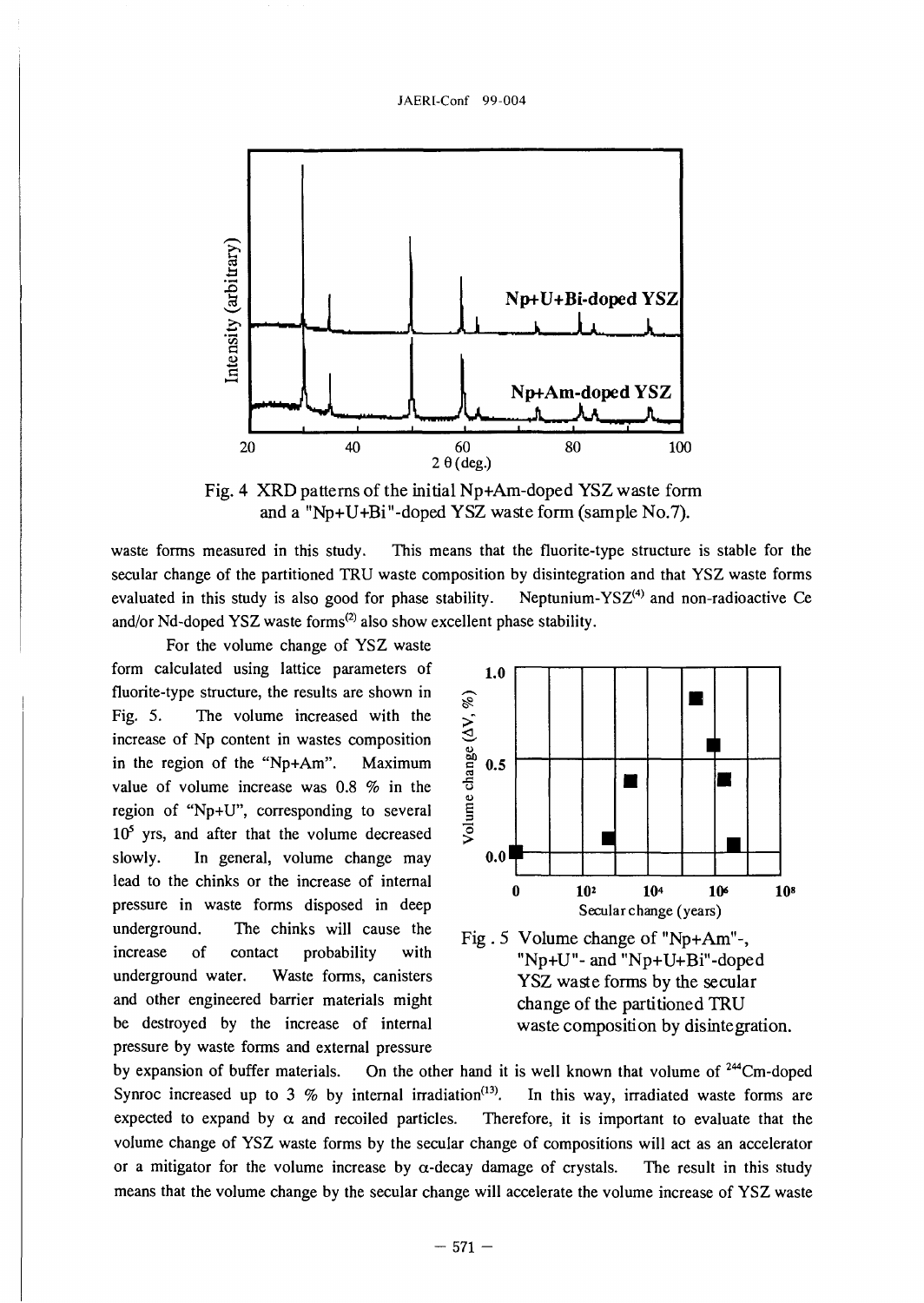forms in the regions of the "Np+Am" and "Np+U". However in the region of the "Np+U+Bi", the volume change for the secular change will act as a mitigator in the whole volume change phenomenon.

## 4.2 Mechanical property

Mechanical properties of Vicker's hardness (Hv), Young's modulus (E), fracture toughness  $(K_{IC})$ of "Np+U"- and "Np+U+Bi"-doped YSZ waste forms are illustrated in Fig. 6. In this study pelletized specimens were limited to "Np+U"- and "Np+U+Bi"-doped YSZ waste forms to avoid extremely external exposure. Hv, E and  $K_{1C}$  of these YSZ waste forms were 10 to 12 GPa, 220 to 300 GPa and about 2 MPam<sup>1/2</sup>, respectively. It is evident that these values are independent of the secular change of the partitioned TRU wastes compositions and the averages were 11.5 GPa, 266 GPa and 1.9 MPam<sup>1/2</sup>, respectively as shown in Fig. 6. This leads to an evaluation that the secular change of the partitioned TRU wastes composition by disintegration don't effects on mechanical properties of YSZ waste forms. Further these values were almost the same as those of Np-YSZ and those of Ce-, Nd- and Ce+Nd-doped  $YSZ^{(9)}$  as shown in Fig. 7. In addition Hv, E and  $K_{IC}$  of YSZ waste forms were more enough than those of a glass waste form and Synroc waste forms<sup> $(10),(11)$ </sup>. This means that mechanical properties of "Np+U"- and "Np+U+Bi"-doped YSZ waste forms as well





Fig. 7 Comparison of mechanical properties of Vicker's hardness, Young's modulus and fracture toughness of "Np+U"- and "Np+U+Bi"-doped YSZ waste forms with those of Ce- and/or Nd-doped YSZ waste forms, and those of a glass and Synroc waste forms.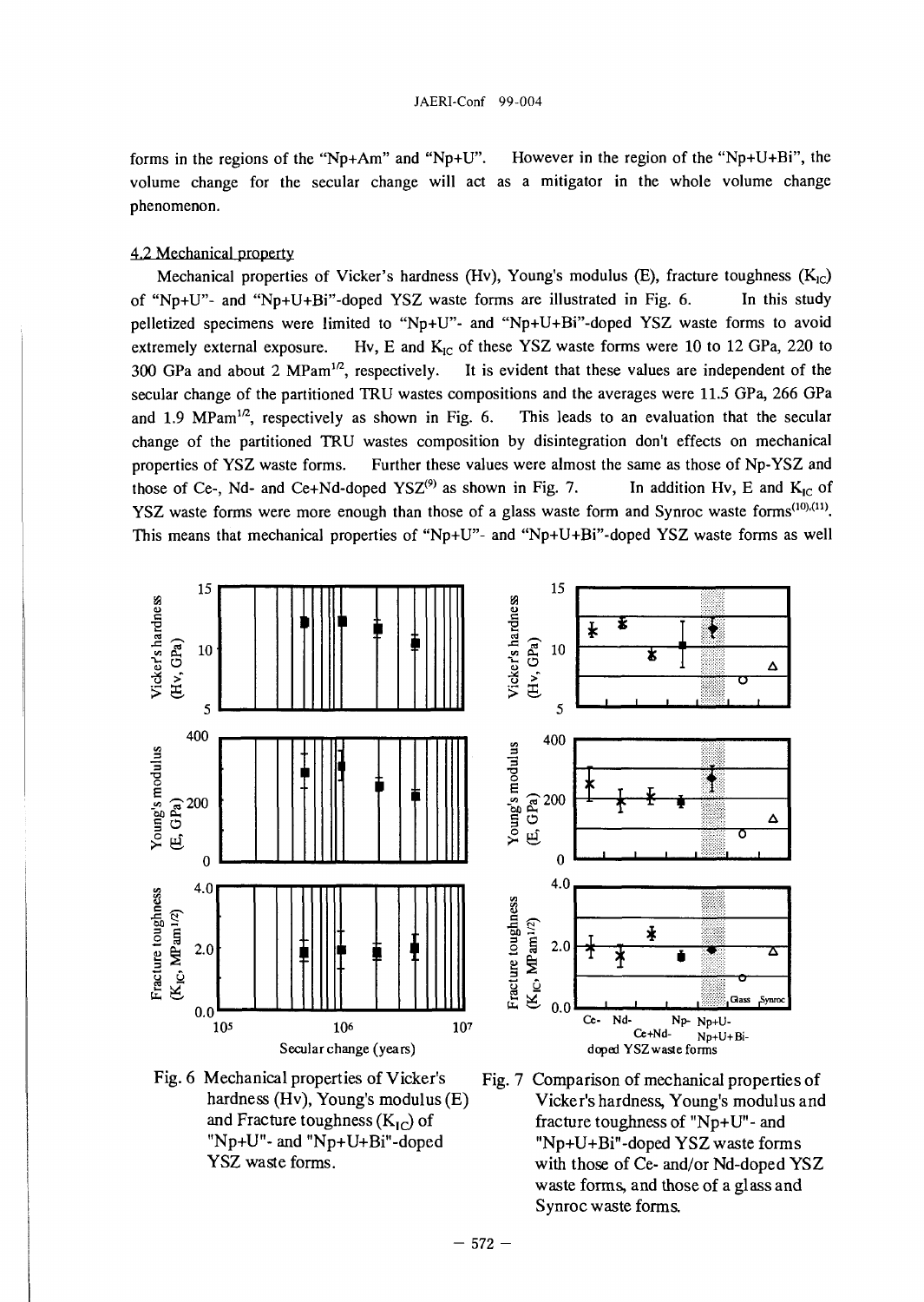as Np-YSZ, Ce and/or Nd-doped YSZ were also good enough for a radioactive waste forms.

### 4.3 Compactness

Relative density, drela. (ratio of apparent density to theoretical density) of "Np+U"- and "Np+U+Bi"-doped YSZ waste forms were measured. All these values were over 93 *%,* and the result is similar to those of Np-doped YSZ waste forms. Therefore compactness of "Np+U"- and "Np+U+Bi" doped YSZ waste forms are evaluated as good. However the tendency that relative densities decrease with the secular change of the partitioned TRU wastes compositions. The reason of the tendency could not be cleared in this study.



"Np+U+Bi"-doped YSZ waste forms and secular change of the partitioned TRU waste composition.

# **5. Conclusions**

One of the long-term stability, the stability for secular change of the partitioned TRU wastes composition by disintegration in YSZ waste forms were evaluated in this study. The results of phase stability, mechanical property and compactness were followings;

(1) Phase stability of "Np+Am"-, "Np+U"- and "Np+U+Bi"-doped YSZ waste forms could be maintained of that of the initial Np+Am-doped YSZ waste form permanently even when the composition of partitioned TRU waste changed by disintegration,

(2) secular change also accelerated volume increase of YSZ waste forms as well as  $\alpha$ -decay damage,

(3) Hv, E and  $K_{1c}$  of "Np+U"- and "Np+U+Bi"-doped YSZ waste forms were independent of the secular change of the partitioned TRU waste composition by disintegration,

(4) mechanical properties of YSZ waste forms were good enough as waste forms because Hv, E and  $K_{IC}$  of "Np+U"- and "Np+U+Bi"-doped YSZ waste forms were more than those of a glass and Synroc waste forms, and

(5) compactness of YSZ waste forms was good as waste forms for the partitioned TRU wastes.

From these conclusions and those from Np-doped YSZ waste forms, YSZ waste forms is expected as a host material to immobilize high concentrated TRU nuclides such as the partitioned TRU waste.

## References

- (1) Y.Morita and M.Kubota, "Wet partitioning and waste treatment", Radioact. Waste Res., Vol.2 (1&2), 75-83 (1996) (in Japanese).
- (2) K.Kuramoto, Y.Makino, T.Yanagi, S.Muraoka and Y.Ito, "Development of zirconia- and alumina-based ceramic waste forms for high concentrated TRU elements", Proc. of "International Conference on Evaluation of Emerging Nuclear Fuel Cycle Systems (GLOBAL 95), 1838-45 (1995).